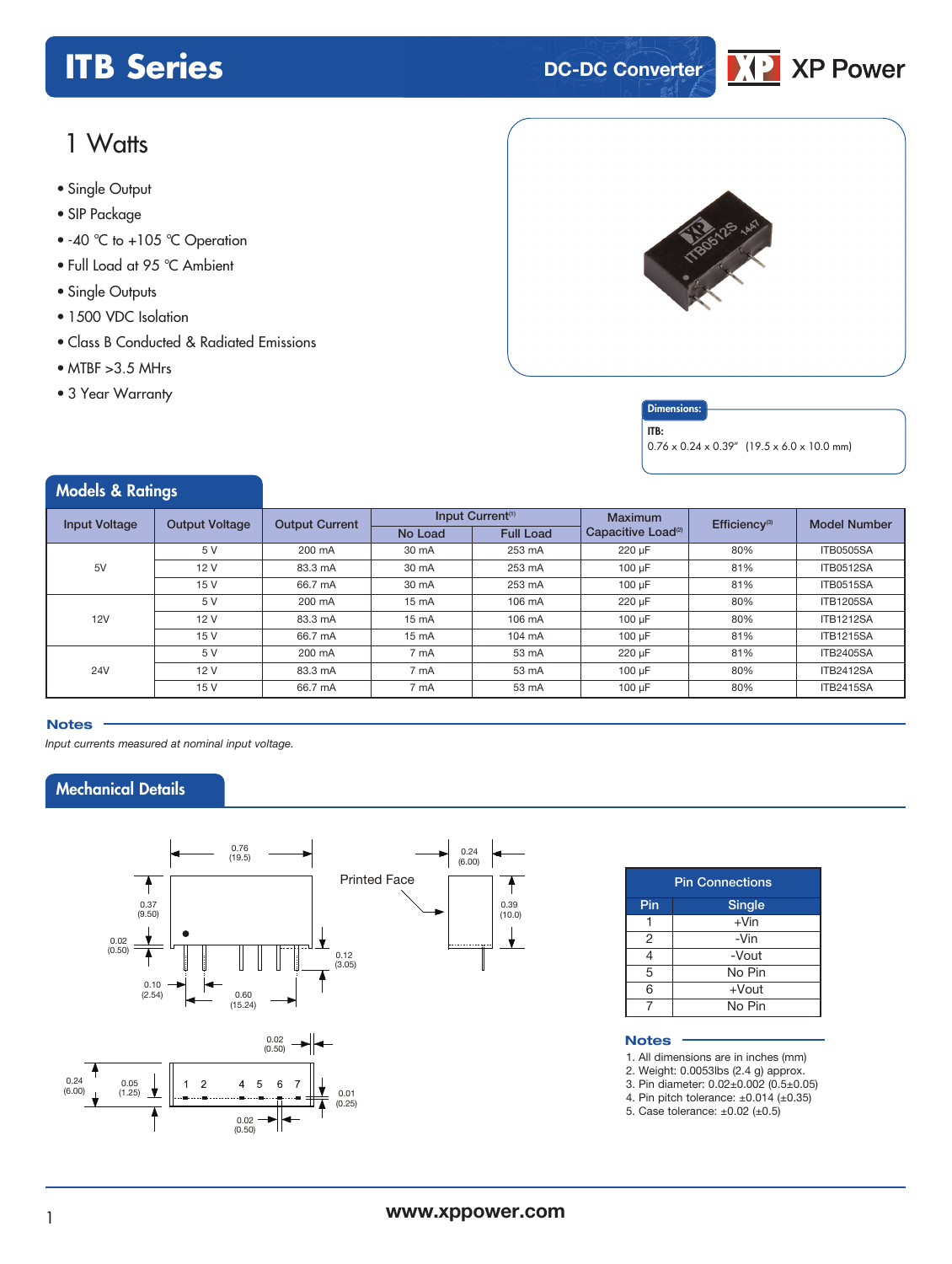# **ITB Series**





Input

| Characteristic         | <b>Minimum</b> | <b>Typical</b> | <b>Maximum</b> | <b>Units</b>                | <b>Notes &amp; Conditions</b>              |
|------------------------|----------------|----------------|----------------|-----------------------------|--------------------------------------------|
|                        | 4.5            |                | 5.5            | <b>VDC</b>                  | 5 V nominal                                |
| Input Voltage Range    | 10.8           |                | 13.2           | <b>VDC</b>                  | 12 V nominal                               |
|                        | 21.6           |                | 26.4           | <b>VDC</b>                  | 24 V nominal                               |
| Input Filter           | Capacitor      |                |                |                             |                                            |
| Input Reflected Ripple |                |                | 15             | mA pk-pk                    | Through 12 µH inductor and 47 µF capacitor |
|                        |                |                |                | VDC for 1000 ms 5 V models  |                                            |
| Input Surge            |                |                | 18             | VDC for 1000 ms 12 V models |                                            |
|                        |                |                | 30             | VDC for 1000 ms 24 V models |                                            |

# **Output**

| Characteristic                  | <b>Minimum</b> | <b>Typical</b> | <b>Maximum</b> | <b>Units</b>  | <b>Notes &amp; Conditions</b>                                                               |
|---------------------------------|----------------|----------------|----------------|---------------|---------------------------------------------------------------------------------------------|
| Output Voltage                  | 5              |                | 15             | <b>VDC</b>    | See Models and Ratings table                                                                |
| Initial Set Accuracy            |                |                | ±5             | %             | At 70% load                                                                                 |
| Minimum Load                    | 10             |                |                | $\frac{0}{0}$ | Minimum load required to meet specification. Operation at<br>no load will not cause damage. |
| Line Regulation                 |                |                | ±1.2           | %/1%Vin       |                                                                                             |
| Load Regulation                 |                |                | $+5, -2.5$     | %             | From 10% to full load from 70% load point                                                   |
| Ripple & Noise                  |                |                | 60             | mV pk-pk      | 20 MHz bandwidth. Measured using 0.1 µF ceramic capacitor                                   |
| <b>Short Circuit Protection</b> |                |                |                |               | Continuous, with auto recovery                                                              |
| Maximum Capacitive Load         |                |                |                |               | See Models and Ratings table                                                                |
| <b>Temperature Coefficient</b>  |                |                | 0.02           | $%$ /°C       |                                                                                             |

| <b>General</b>               |                 |                |                |              |                               |
|------------------------------|-----------------|----------------|----------------|--------------|-------------------------------|
| Characteristic               | <b>Minimum</b>  | <b>Typical</b> | <b>Maximum</b> | <b>Units</b> | <b>Notes &amp; Conditions</b> |
| Efficiency                   |                 | 80             |                | %            | See Models and Ratings table  |
| Isolation: Input to Output   | 1500            |                |                | <b>VDC</b>   |                               |
| <b>Switching Frequency</b>   | 40/50           |                | 50/70          | kHz          | 5 V/12-24 V input             |
| <b>Isolation Resistance</b>  | 10 <sup>9</sup> |                |                | Ω            |                               |
| <b>Isolation Capacitance</b> |                 | 50             |                | pF           |                               |
| Power Density                |                 |                | 14             | $Win^3$      |                               |
| Mean Time Between Failure    | 3.6             |                |                | <b>MHrs</b>  | MIL-HDBK-217F, +25 °C GB      |
| Weight                       |                 | 0.0053(2.4)    |                | Ib(g)        |                               |

| <b>Environmental</b>         |                |                |                |              |                                                   |
|------------------------------|----------------|----------------|----------------|--------------|---------------------------------------------------|
| Characteristic               | <b>Minimum</b> | <b>Typical</b> | <b>Maximum</b> | <b>Units</b> | <b>Notes &amp; Conditions</b>                     |
| <b>Operating Temperature</b> | $-40$          |                | $+105$         | °C           | Derate from 100% load at +95 °C to 90% at +105 °C |
| Storage Temperature          | -55            |                | $+125$         | °C           |                                                   |
| Case Temperature             |                |                | $+115$         | °C           |                                                   |
| Humidity                     |                |                | 95             | %RH          | Non-condensing                                    |
| Cooling                      |                |                |                |              | Natural convection                                |